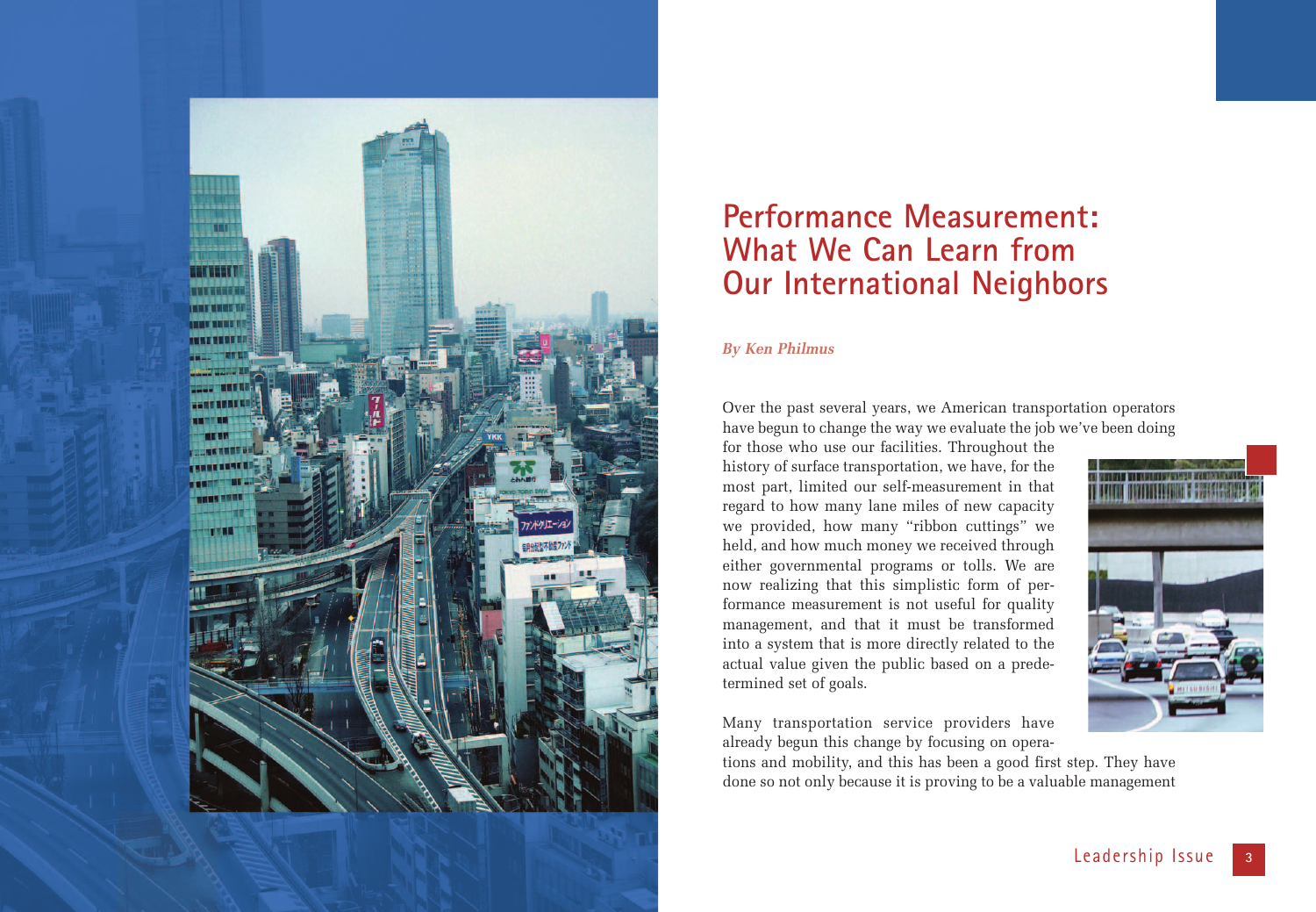

tool, but because transportation funding is increasingly based on quality outcomes rather than on quantity results alone. That shift will encourage transportation providers to focus and better measure how well they are doing, not just how much.

Further, as a nation we are

only just beginning to fully understand that the performance of our highway system is one part of a much bigger picture. We have much to learn from our fellow practitioners around the world about setting goals and developing measurement systems that ensure that scarce resources are spent appropriately to maximize transportation's benefit to society. Maximizing mobility is very desirable in and of itself, but its true value lies ultimately in how well it contributes to larger societal needs and goals. Our recent national foray into valuing operational transportation outcomes is certainly a good thing and represents a big change from where we were. But the process of determining exactly what we want to accomplish and why, how to measure it, and what to do with the measurements we obtain is difficult, despite the value the effort produces.

#### **Measuring Performance Abroad**

Last April I had the exceptional opportunity to participate in an international "Performance Measurement Scanning Tour" of Canada, Japan, Australia, and New Zealand. The tour was sponsored jointly by the Federal Highway Administration (FHWA) and the American Association of State and Highway Transportation Officials (AASHTO). The American toll industry, through IBTTA, was asked by AASHTO to participate in this event for two primary reasons. First, there is a growing realization that the use of tolls and road-user fees will be a major element in the further development and day-to-

day operation of our national highway system. Second, the toll industry already has a history of measuring success somewhat differently from the various direct governmental highway providers.

As director of tunnels, bridges, and bus terminals for the Port Authority of New York and New Jersey, a position I held at the time of the tour, I was responsible for some of the busiest and most congested toll operations in the world, including facilities such as the George Washington Bridge, the Lincoln Tunnel, and the Holland Tunnel. Through IBTTA, I became the toll-industry representative on the scanning tour. In addition to me, the group included representatives from the FHWA, several state departments of transportation (DOTs), academia, and the National Council of Engineering Consultants.

All of us on the tour believed that a data-based performance management system should be at the core of a transportation agency in both the short and long terms. The state DOTs represented on the tour—those from Washington, Minnesota, Virginia, and Maryland are among the most forward-thinking representatives in the United States in the use of advanced performance measurement techniques. Those from the FHWA, particularly in the area of safety management, were already moving down this road as well. We quickly learned, however, that in America we are just beginning to touch the surface of finding better ways to evaluate and maximize our resources and provide the public with the best use of their transportation investments.

What we took away from the tour is that we still have very much to learn regarding the potential utility of performance measurement data for decision-making. The countries we visited were selected because they provide the best examples in the world of how performance measurement is being used most effectively to evaluate and integrate transportation into a larger picture of governmental and societal planning. Perhaps most telling was how we saw other countries working within their broader national requirements to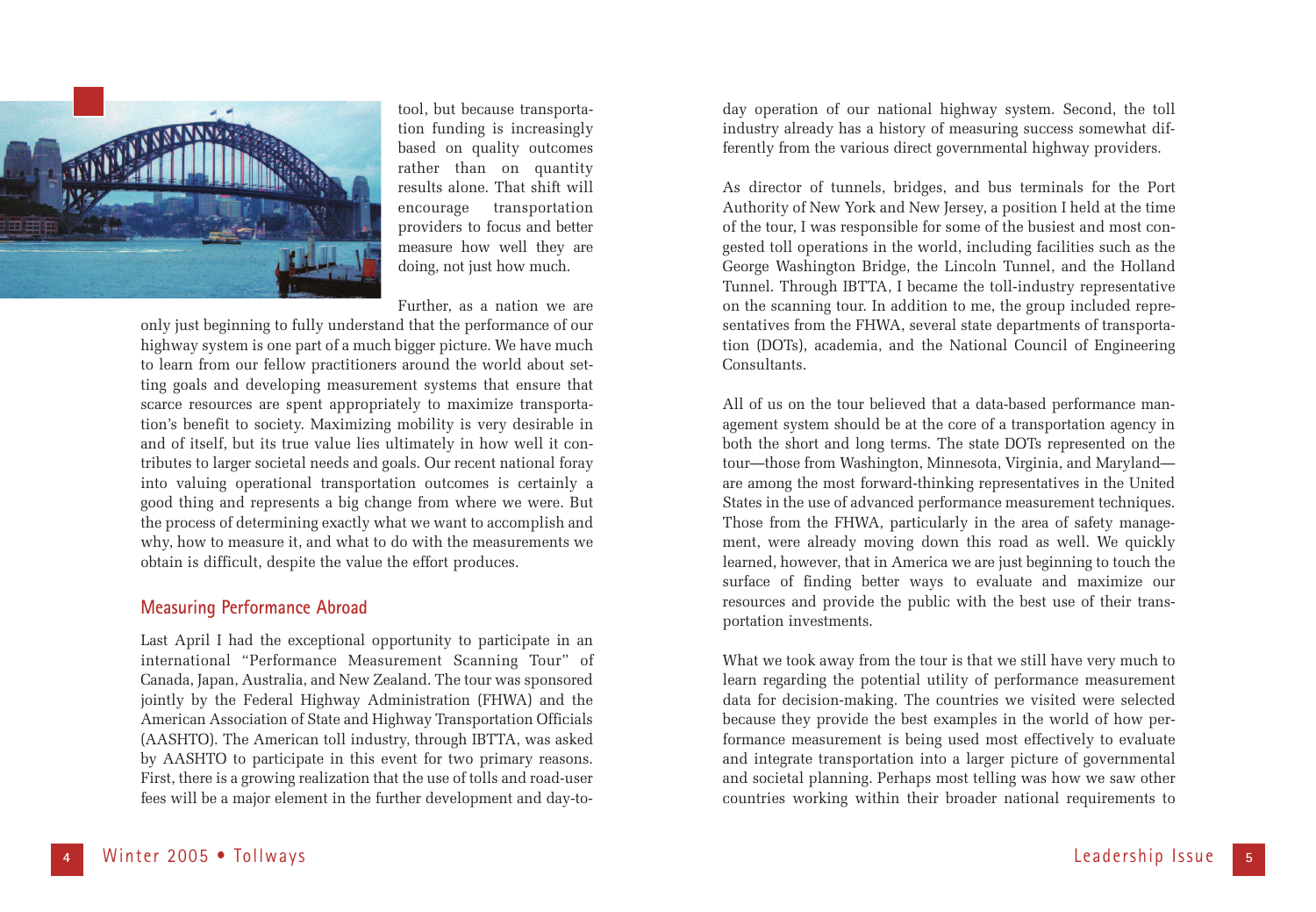achieve this task. For example, measures for improving traffic flow were seen as part of the larger goals of attaining livable communities and maximizing industrial growth.

My participation in this program is a career highlight of mine, one that changed the way I view my own public management approach. I also now see our industry differently and think more about why and not only how—we operate highway, bridge, and tunnel facilities.

#### **Measurable Outcomes**

The users of our national surface transportation system, whether on local roads, arterials, or interstates, are rightfully more demanding today than they have ever been. They are tired of spiraling conges-



tion and upset about the rising number of highway fatalities nationwide. They simply want it to be easier and more reliable to get from here to there. They couldn't care less about which governmental entity is meeting their need. They just want it done. As a result, toll authorities and transportation officials at all levels of government are starting to realize that what the customer most cares about are mobility, safety and environmental responsibility and that funding decisions should be based on achieving these outcomes at the regional level.

While sometimes difficult to overcome, traditional government boundaries are meaningful only to the government entities themselves. We need to do a better job of jointly understanding what the public wants from its transportation systems, set goals and strate-

gies accordingly, measure our performance in those areas, and make appropriate improvements and investments.

That isn't enough, though. We then must have a feedback system in place to measure whether we achieved what we set out to do. The

days of simply building more and more highways as the sole response to what was surmised to be the transportation need are clearly over. Our job always was to determine, listen to, and measure what the public wants and ensure that we give it to them. Now, with the advent of intelligent transportation systems (ITS), electronic tolling, and other progressive technologies, we have many more tools available to us to accomplish this task. These tools enable us to gather and analyze data at levels that previously were impossible. Perhaps only now can we truly measure what is taking place on our roads.

These modern systems also give us the tools to make more than just incremental improvements. Using the right information, combined with directly measuring results and customer satisfaction, lets us know if we are headed in the right direction. Today's better transportation technology lets us do that.

# **Transportation as Part of the Whole**

The four countries we visited exhibited various levels of transportation performance measurement, but one point was equally clear among all of the countries: They don't view transportation as a stand-alone activity. Rather, they consistently see the provision of transportation as part of the broader purpose of maximizing their citizens' quality of life and economic vitality. They then develop their goals, work plans, and measurements against that backdrop. Effective transportation, while vital in and of itself, is consistently seen as part of larger societal concerns and goals and, as a result, is viewed as having limited utility in isolation.

Each country and the governmental subunits we visited view their role as integrating transportation fully as one of many strategies for attaining certain broader goals defined at higher levels of government. In most cases, transportation is integrated with other government services to work in concert to provide livable, environmentally sound, economically viable communities. The countries then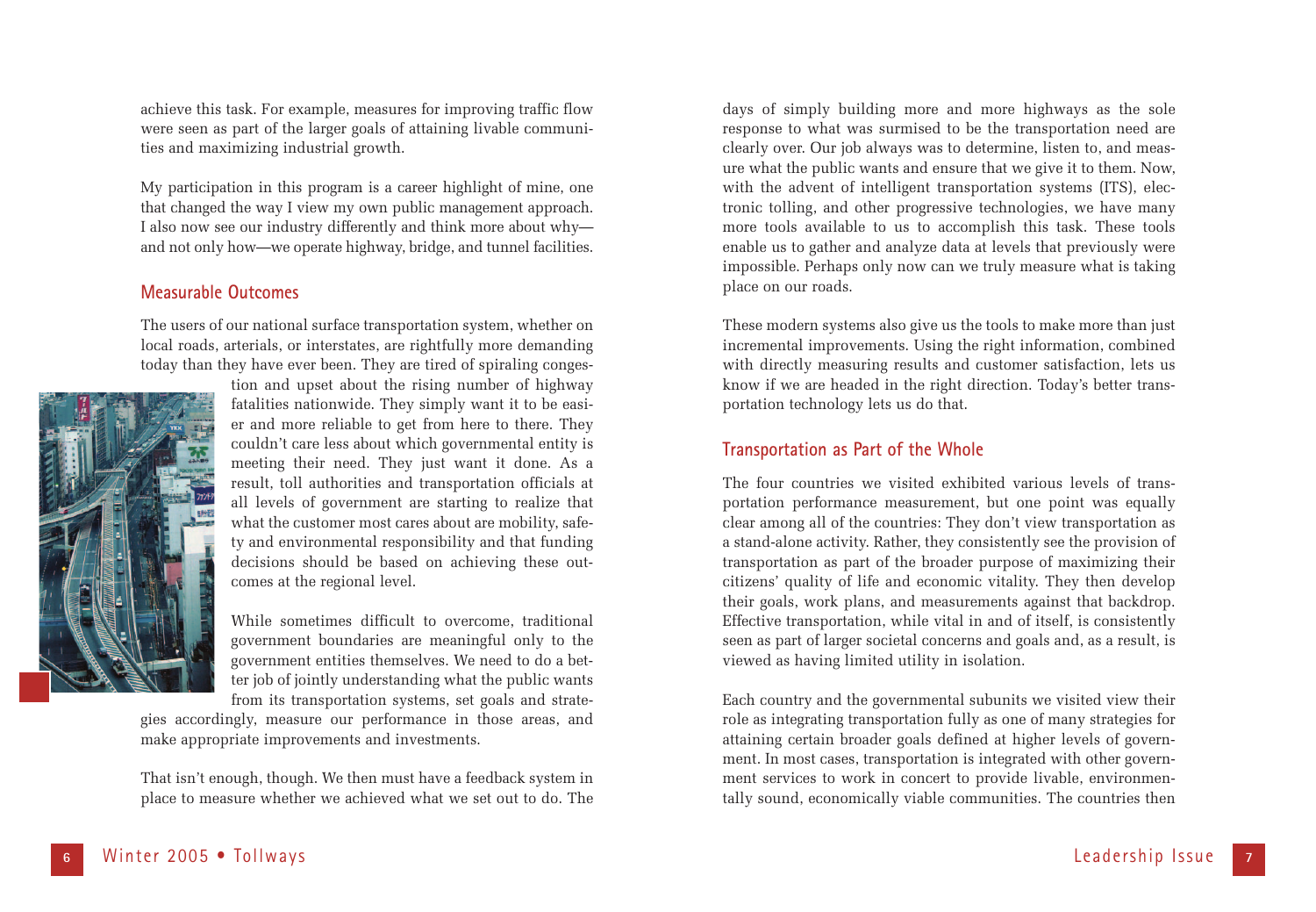formulate their transportation strategies to meet these goals and measure themselves in ways that tell them whether they are on the right track for both mobility and the greater good.

*The four countries we visited don't view transportation as a standalone activity. Rather, they consistently see the provision of transportation as part of the broader purpose of maximizing their citizens' quality of life and economic vitality.*

Viewing effective transportation goals and strategies in the context of meeting broader goals has sometimes led the countries to devise and make different strategies and decisions than they might have otherwise. (An obvious example is that just building more roads to improve mobility doesn't always serve the broader goal of improved land use or better air quality.) Budgetary funding then flows to those activities or projects that do the best job of meeting those integrated and predefined goals so that actions taken have the most impact. In all the tour countries, it is also deemed important that the general public fully under-

stands this approach and that the public's viewpoint is an integral part of the decision-making process.

# **The Customer as Performance Measure**

The involvement of the public in the transportation performance measures process was a constant in all the countries we visited. There was routine agreement that the public is ultimately the customer and that the customer is "why we do what we do." It was very interesting to see how the various agencies devised ways to involve as many viewpoints, individuals, and groups as possible in developing performance measures and reporting results. Satisfaction and attitude surveys, focus groups, and customer advisory panels were common and showed consistently that measures of safety, traffic flow, and road quality were most important to system users.

The agencies' thought processes were really quite simple: Why should they develop a performance measurement system that

doesn't focus on the desires and needs of those that use the system? How could one possibly expect to be successful in setting up or operating a transportation system without being as inclusive as possible? This reconfirmed my own point of view that we American

managers and planners all too often believe we know and understand what the public wants without asking them. Even worse, we sometimes believe we know better than the public does! Then, remarkably, once we actually solicit the public's opinions, we're surprised to find we didn't really know what our customers wanted. Worse yet, we undertake a major program or project that turns out to be off the mark.

In contrast, the tour countries find multiple ways to make an impact and track whether what they hoped would occur is actually happening. Our intuition as managers may be good, but it is only through data, measurement, and quality communication that we can determine whether our intuitions are based in reality.



## **Fatality Reduction through Behavioral Change**

Another area in which we saw common practices was in the desire by all countries visited to reduce the number of fatalities on their highways. American road operators typically focus on making engineering changes to the geometry of their roads to reduce the potential for serious accidents, and much federal and state money goes into research and projects to make roads safer for all of us. Other countries do that as well, but as they've taken a hard look at their safety performance in a societal context, they've found that technological improvements are bearing only incremental safety value.

In Australia, road operators used performance measurement to determine that the only way they could significantly improve safe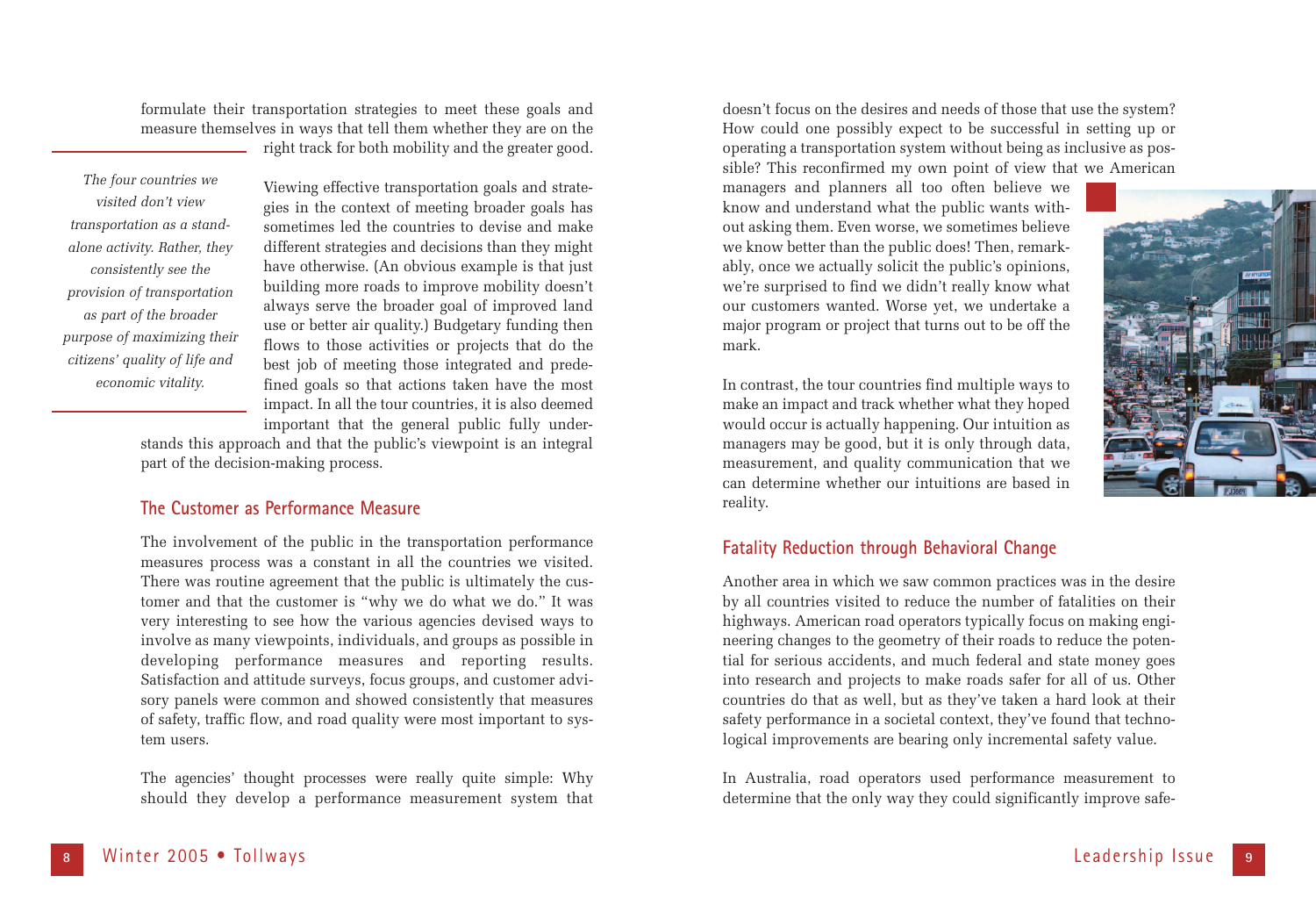ty was to focus on changing basic driver behavior, even if doing so would be very unpopular with the public at the outset. They began to take radical steps to change poor driving habits, thoroughly measured the impact of what they were implementing, and were then able to prove that poor driving behavior was much more to blame for fatalities than was road geometry, design, or conditions.

It may have been intuitively obvious that curbing the behaviors the Australians wanted to change would greatly reduce accidents and fatalities, but producing statistics and measurements to corroborate that contention was key to convincing elected officials and the public to take radical steps. To seriously cut their highway fatality rate,



which is much lower than that in the United States, the Australian operators brought in programs such as extensive random drunk-driver stops with very low alcohol tolerance levels. They put cameras on all types of roads on which speeding tickets could be issued, and they implemented seat-belt laws that penalize drivers who transport passengers who are not wearing safety belts. At the same time, the Australians continued to

improve roadway design and geometry but through performance measurement found definitively that this was not where they obtained their "bang for the buck."

Through performance measurement, the Australians very clearly demonstrated that strong behavioral measures were what really worked. Despite the fact that there was some concern with these programs regarding individual rights, much as we feel so strongly about in the United States, the performance measurements convinced Australia's general public just how effective these changes were and that they were worth the trouble.

### **Congestion and Travel-Time Reliability**

Another constant among the agencies we visited was that they all include congestion and travel-time reliability as key elements in their performance measurement processes. Congestion is no different in Tokyo and Sydney than it is in New York or Los Angeles. Transportation managers around the world realize that congestion and trip travel time is the single aspect of surface transportation that the general public cares about most on a day-to-day basis. It is the piece of our business that causes them the most frustration and is where improvements are most noticeable. Further, it is the part of transportation that has the most impact on any given region's economic vitality.

Drivers will put up with a certain amount of congestion on a daily basis. In Japan and Australia in particular, it was determined through customer surveys that the most frustrating part of a trip is when there is a constant worry that the length of the trip can't be reliably predicted. When that is so, drivers must plan on a longer trip every day, "just in case," to ensure that they arrive at their destinations on time. We found the measuring of percentage of travel-time reliability to be an element of virtually all performance measurement programs.

*In Australia, road operators used performance measurement to determine that the only way they could significantly improve safety was to focus on changing basic driver behavior, even if doing so would be very unpopular with the public at the outset.* 

As we are learning in the United States, we also saw during our tour that tolling is increasingly utilized around the world as a means of reducing congestion through value pricing. In Japan, expressways previously were underutilized and deemed too expensive—particularly for electronic tolling. In response, Japanese authorities lowered the tolls to encourage greater utilization and decrease congestion on other roads. More typically, tolls are varied by time of day to maximize flow and encourage travelers to use other forms of transportation, such as mass transit.